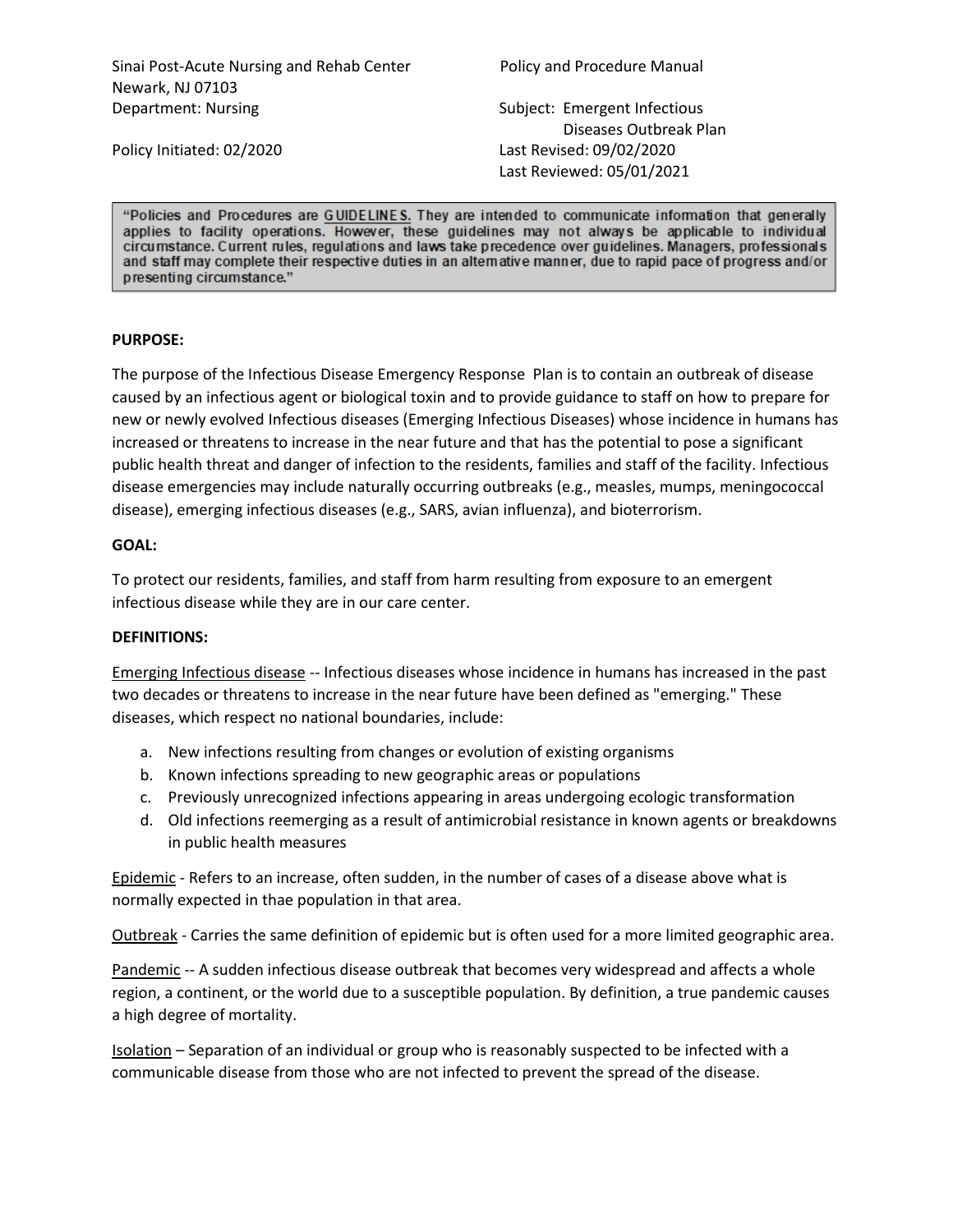Sinai Post-Acute Nursing and Rehab Center Policy and Procedure Manual Newark, NJ 07103 Department: Nursing Subject: Emergent Infectious

 Diseases Outbreak Plan Policy Initiated: 02/2020 Last Revised: 09/02/2020 Last Reviewed: 05/01/2021

"Policies and Procedures are GUIDELINES. They are intended to communicate information that generally applies to facility operations. However, these guidelines may not always be applicable to individual circumstance. Current rules, regulations and laws take precedence over guidelines. Managers, professionals and staff may complete their respective duties in an alternative manner, due to rapid pace of progress and/or presenting circumstance."

Quarantine – Separation of an individual or group reasonably suspected to have been exposed to a communicable disease but who is not yet ill (displaying signs and symptoms) from those who have not been so exposed to prevent the spread of the disease.

Cohorting - The placement of patients exposed to or infected with the same laboratory-confirmed pathogen in the same inpatient room or unit is a strategy which can be used when patient requirements for private rooms exceed capacity.

## **LESSONS LEARNED FROM THE RESPONSE TO AND EXPERIENCE WITH COVID-19:**

- The need to have enough back-up PPE supplies
- Availability of designated cohorting/isolation rooms to be used as needed
- Having a staffing contingency plan
- The importance of having a good communication line with the Local Health Department and having the contact information of support systems in the community and the state.

## **GENERAL PREPAREDNESS FOR EMERGENT INFECTIOUS DISEASES (EID):**

A. The facility's emergency operation program will include a response plan for a community-wide infectious disease outbreak. This plan will:

- build on the workplace practices described in the infection prevention and control policies
- include administrative controls (screening, isolation, visitor policies and employee absentee plans
- address environmental controls (isolation rooms, plastic barriers sanitation stations, and special areas for contaminated wastes)
- Address human resource issues such as employee leave
- Be compatible with the care center's business continuity plan

B. Clinical leadership will be vigilant and stay informed about EIDs around the world. They will keep administrative leadership briefed as needed on potential risks of new infections in their geographic location through the changes to existing organisms and/or immigration, tourism, or other circumstances.

C. As part of the emergency operations plan, the facility will maintain a supply of personal protective equipment (PPE) including moisture-barrier gowns, surgical masks, assorted sizes of disposable N95 respirators, and gloves and essential cleaning and disinfection supplies. The facility will have 2 months of PPE stockpiled calculated using the PPE Burn Rate Calculator.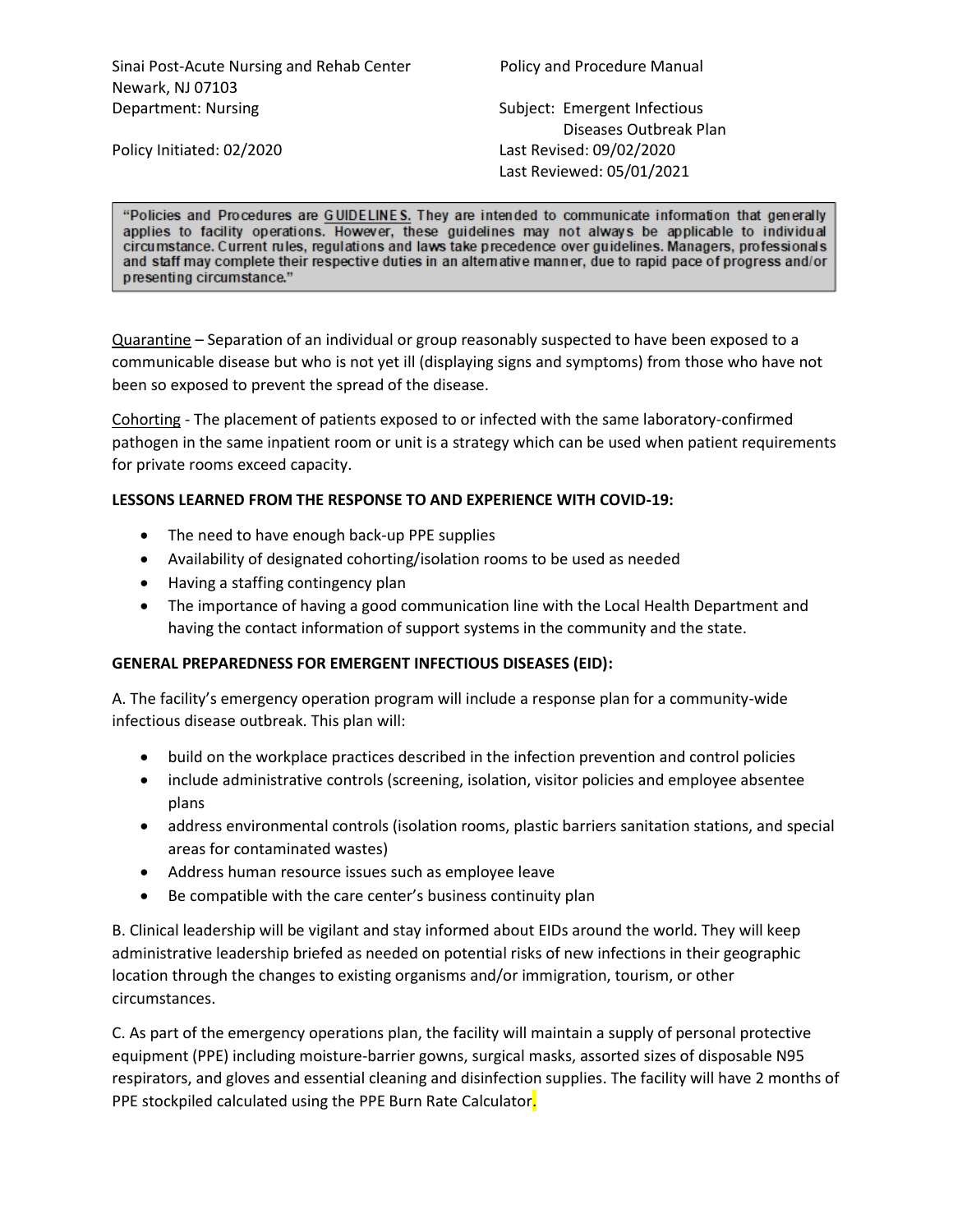Sinai Post-Acute Nursing and Rehab Center Policy and Procedure Manual Newark, NJ 07103 Department: Nursing Subject: Emergent Infectious

 Diseases Outbreak Plan Policy Initiated: 02/2020 Last Revised: 09/02/2020 Last Reviewed: 05/01/2021

"Policies and Procedures are GUIDELINES. They are intended to communicate information that generally applies to facility operations. However, these guidelines may not always be applicable to individual circumstance. Current rules, regulations and laws take precedence over guidelines. Managers, professionals and staff may complete their respective duties in an alternative manner, due to rapid pace of progress and/or presenting circumstance."

D. The facility will develop plans with their vendors for re-supply of food, medications, sanitizing agents and PPE in the event of a disruption to normal business including an EID outbreak.

E. The facility will regularly train employees and practice the EID response plan through drills and exercises as part of the center's emergency preparedness training

## **LOCAL THREAT:**

A. Once notified by the public health authorities at either the federal, state and/or local level that the EID is likely to or already has spread to the facility's community, the facility will activate specific surveillance and screening as instructed by Centers for Disease Control and Prevention (CDC), state agency and/or the local public health authorities.

B. The facility's Infection Preventionist (IP) will research the specific signs, symptoms, incubation period, and route of infection, the risks of exposure, and the recommendations for skilled nursing care centers as provided by the CDC, Occupational Health and Safety Administration (OSHA), and other relevant local, state and federal public health agencies.

C. Working with advice from the facility's medical director, administrator, human resource director, local and state public health authorities, and others as appropriate, the IP will review and revise internal policies and procedures, stock up on medications, environmental cleaning agents, and personal protective equipment as indicated by the specific disease threat.

D. Staff will be educated on the exposure risks, symptoms, and prevention of the EID. Place special emphasis on reviewing the basic infection prevention and control, use of PPE, isolation, and other infection prevention strategies such as hand washing.

E. If EID is spreading through an airborne route, then the facility will activate its respiratory protection plan to ensure that employees who may be required to care for a resident with suspected or known case are not put at undue risk of exposure.

F. Provide residents and families with education about the disease and the facility's response strategy at a level appropriate to their interests and need for information.

G. Brief vendors/contractors on the facility's policies and procedures related to minimizing exposure risks to residents.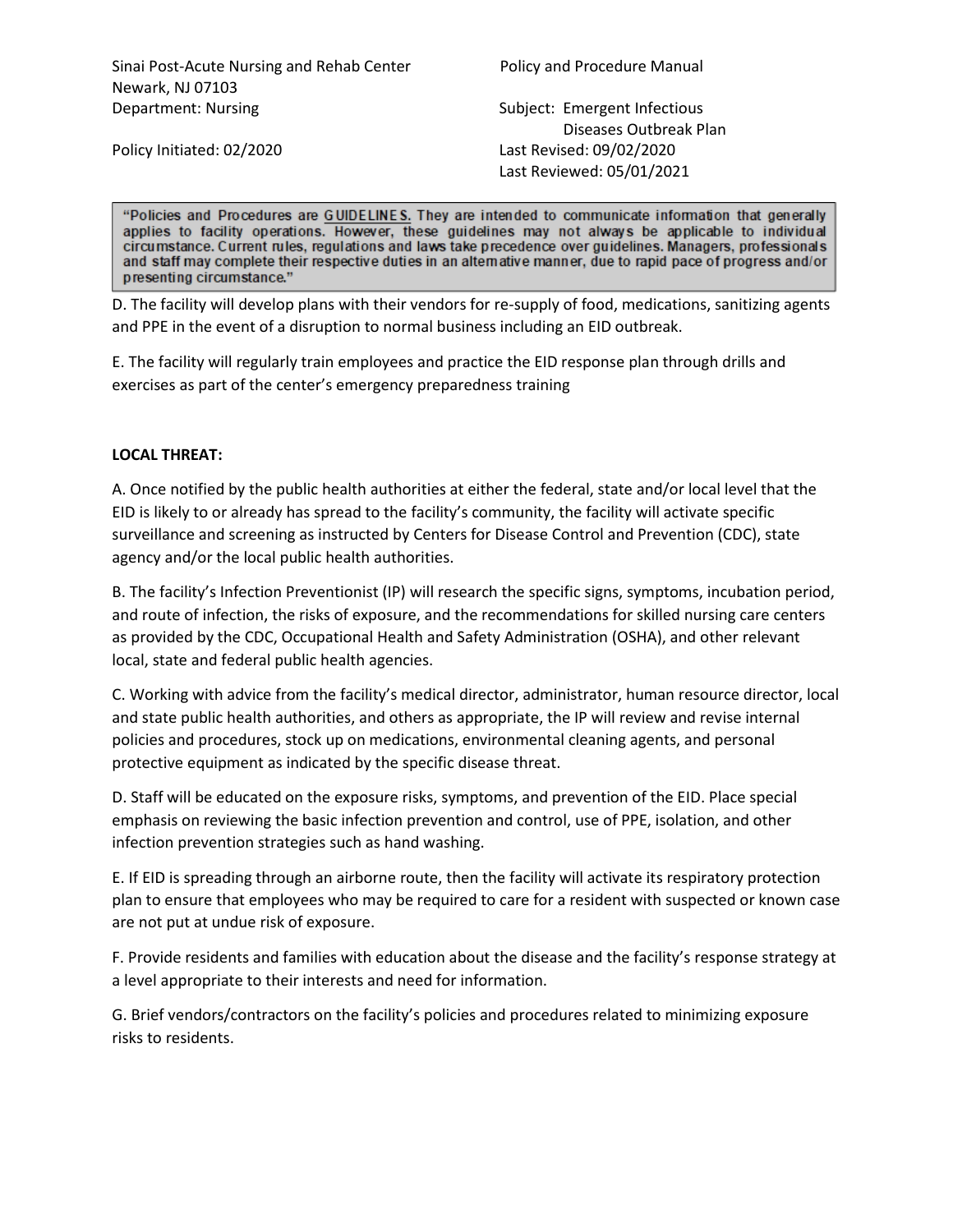Diseases Outbreak Plan Policy Initiated: 02/2020 Last Revised: 09/02/2020 Last Reviewed: 05/01/2021

"Policies and Procedures are GUIDELINES. They are intended to communicate information that generally applies to facility operations. However, these guidelines may not always be applicable to individual circumstance. Current rules, regulations and laws take precedence over guidelines. Managers, professionals and staff may complete their respective duties in an alternative manner, due to rapid pace of progress and/or presenting circumstance."

H. Post signs regarding hand hygiene and respiratory etiquette and/or other prevention strategies relevant to the route of infection at the entry of the facility along with the instruction that anyone who is sick must not enter the building.

I. To ensure that staff, and/or new residents are not at risk of spreading the EID into the facility, screening for exposure risk and signs and symptoms may be done PRIOR to admission of a new resident and/or allowing new staff persons to report to work.

J. Self-screening – Staff will be educated on the facility's plan to control exposure to the residents. This plan will be developed with the guidance of public health authorities and may include:

- Reporting any suspected exposure to the EID while off duty to their supervisor and public health.
- Precautionary removal of employees who report an actual or suspected exposure to the EID.
- Self-screening for symptoms prior to reporting to work.
- Prohibiting staff from reporting to work if they are sick until cleared to do so by appropriate medical authorities and in compliance with appropriate labor laws.

K. Self-isolation - in the event there are confirmed cases of the EID in the local community, the facility may consider closing the facility to new admissions, and limiting visitors based on the advice of local public health authorities.

L. Environmental cleaning - the facility will follow current CDC guidelines for environmental cleaning specific to the EID in addition to routine cleaning for the duration of the threat.

M. Engineering controls – The facility will utilize appropriate physical plant alterations such as use of private rooms for high-risk residents, plastic barriers, sanitation stations, and special areas for contaminated wastes as recommended by local, state, and federal public health authorities.

# **SUSPECTED CASE IN THE FACILITY:**

A. Place a resident or on-duty staff who exhibits symptoms of the EID in an isolation room and notify local public health authorities.

B. Under the guidance of public health authorities, arrange a transfer of the suspected infectious person to the appropriate acute care center via emergency medical services as soon as possible.

C. If the suspected infectious person requires care while awaiting transfer, follow facility's policies for isolation procedures, including all recommended PPE for staff at risk of exposure.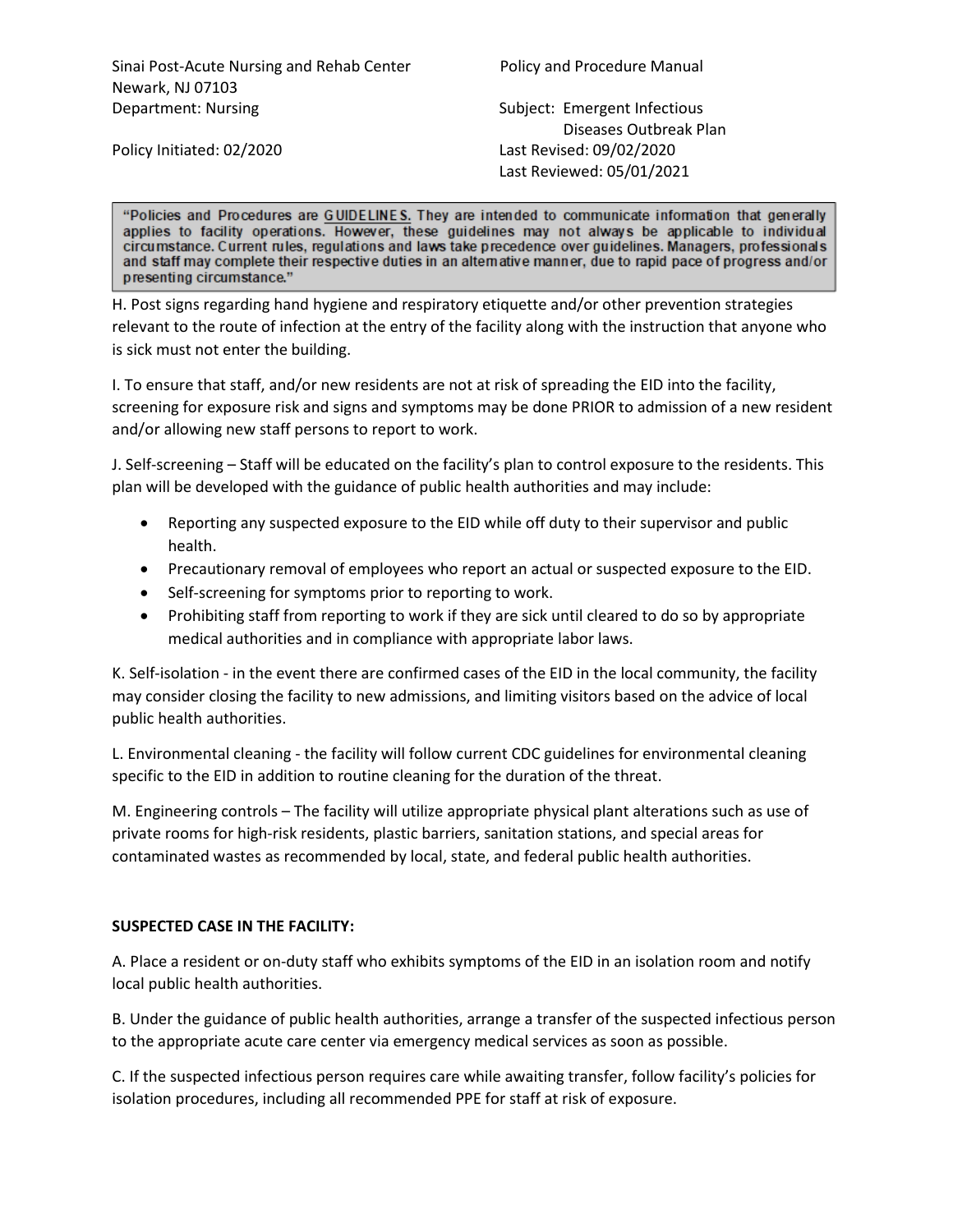Sinai Post-Acute Nursing and Rehab Center Policy and Procedure Manual Newark, NJ 07103 Department: Nursing The Subject: Emergent Infectious

 Diseases Outbreak Plan Policy Initiated: 02/2020 Last Revised: 09/02/2020 Last Reviewed: 05/01/2021

"Policies and Procedures are GUIDELINES. They are intended to communicate information that generally applies to facility operations. However, these guidelines may not always be applicable to individual circumstance. Current rules, regulations and laws take precedence over guidelines. Managers, professionals and staff may complete their respective duties in an alternative manner, due to rapid pace of progress and/or presenting circumstance."

D. Keep the number of staff assigned to enter the room of the isolated person to a minimum. Ideally, only specially trained staff and prepared (i.e. vaccinated, medically cleared and fit tested for respiratory protection) will enter the isolation room. Provide all assigned staff additional training and supervision in the mode of transmission of this EID, and the use of the appropriate PPE.

E. If feasible, ask the isolated person to wear a facemask while staff is in the room. Provide care at the level necessary to address essential needs of the isolated individual unless it advised otherwise by public health authorities.

F. Conduct control activities such as management of infectious wastes, terminal cleaning of the isolation room, contact tracing of exposed individuals, and monitoring for additional cases under the guidance of local health authorities, and in keeping with guidance from the CDC.

G. Implement the isolation protocol in the facility (isolation rooms, cohorting, cancelation of group activities and social dining) as described in the facility's infection prevention and control plan and/or recommended by local, state, or federal public health authorities.

H. Activate quarantine interventions for residents and staff with suspected exposure as directed by local and state public health authorities, and in keeping with guidance from the CDC.

## **COMMUNICATION:**

In the event of An EID outbreak,

- a. The Administrator/Infection Control Preventionist will notify staff and visitors; Social workers, Admissions Department and Nursing staff will notify residents and residents' families; Nursing staff will also notify service providers for specific residents positive with COVID-19 (e.g. Laboratory technician, radiology technician, transportation providers, dialysis center, clinics).
- b. Residents, their representatives and families will be updated weekly or as needed including notification by 5 pm the next calendar day following the subsequent occurrence of either:
	- Each time a single confirmed EID is identified, or
	- Whenever three or more residents or staff with new onset of symptoms associated with the EID occur within 72 hours of each other or as recommended by local, state, and federal public health authorities.
- c. In the event that visitation is restricted, residents may communicate with their representatives or families through phone or video communication (Tablet and I-phone available for use). To schedule calls, residents, representatives and/or families must call the social workers or the administrator.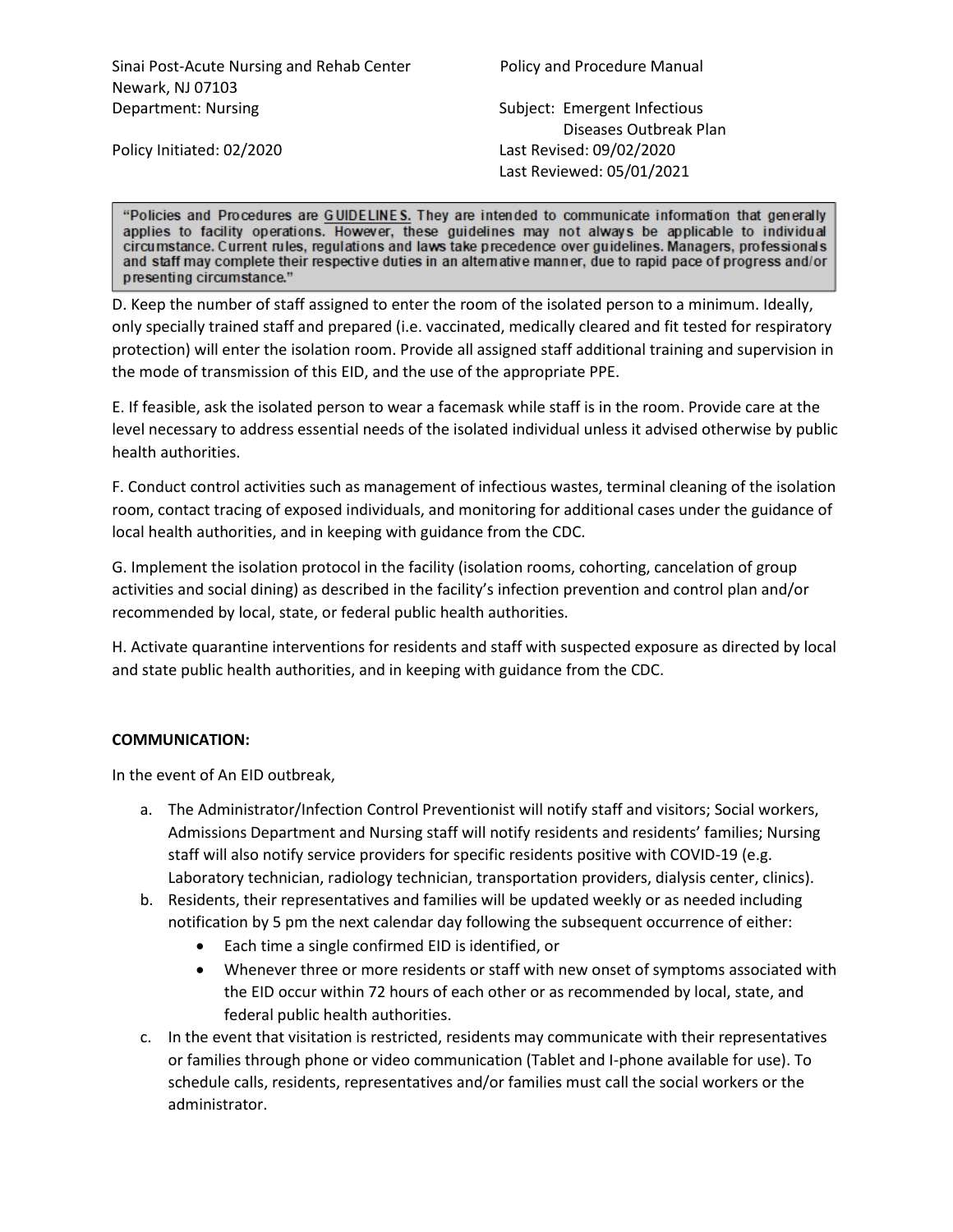Sinai Post-Acute Nursing and Rehab Center Policy and Procedure Manual Newark, NJ 07103 Department: Nursing The Subject: Emergent Infectious

 Diseases Outbreak Plan Policy Initiated: 02/2020 Last Revised: 09/02/2020 Last Reviewed: 05/01/2021

"Policies and Procedures are GUIDELINES. They are intended to communicate information that generally applies to facility operations. However, these guidelines may not always be applicable to individual circumstance. Current rules, regulations and laws take precedence over guidelines. Managers, professionals and staff may complete their respective duties in an alternative manner, due to rapid pace of progress and/or

- d. Residents, representatives and families may also go to the facility's website for updates and contact information.
- e. For urgent calls or complaints, a call must be placed to facility's phone number (973-483-6800) and press 0 for the operator and ask for the Nursing Supervisor.

## **EMPLOYER CONSIDERATIONS:**

presenting circumstance."

A. Management will consider its requirements under OSHA, (Center for Medicare and Medicaid (CMS), state licensure, Equal Employment Opportunity Commission (EEOC), American Disabilities Act (ADA) and other state or federal laws in determining the precautions it will take to protect its residents. Protecting the residents and other employees shall be of paramount concern. Management shall take into account:

- The degree of frailty of the residents in the facility;
- The likelihood of the infectious disease being transmitted to the residents and employees;
- The method of spread of the disease (for example, through contact with bodily fluids, contaminated air, contaminated surfaces)
- The precautions which can be taken to prevent the spread of the infectious disease and
- Other relevant factors

B. Once these factors are considered, management will weigh its options and determine the extent to which exposed employees, or those who are showing signs of the infectious disease, must be precluded from contact with residents or other employees.

C. Apply whatever action is taken uniformly to all staff in like circumstances.

D. Do not consider race, gender, marital status, country of origin, and other protected characteristics unless they are documented as relevant to the spread of the disease.

E. Make reasonable accommodations for employees such as permitting employees to work from home if their job description permits this.

F. Generally, accepted scientific procedures, whenever available, will be used to determine the level of risk posed by an employee.

G. Permit employees to use sick leave, vacation time, and FMLA where appropriate while they are out of work.

H. Permit employees to return to work when cleared by a licensed physician, however, additional precautions may be taken to protect the residents.